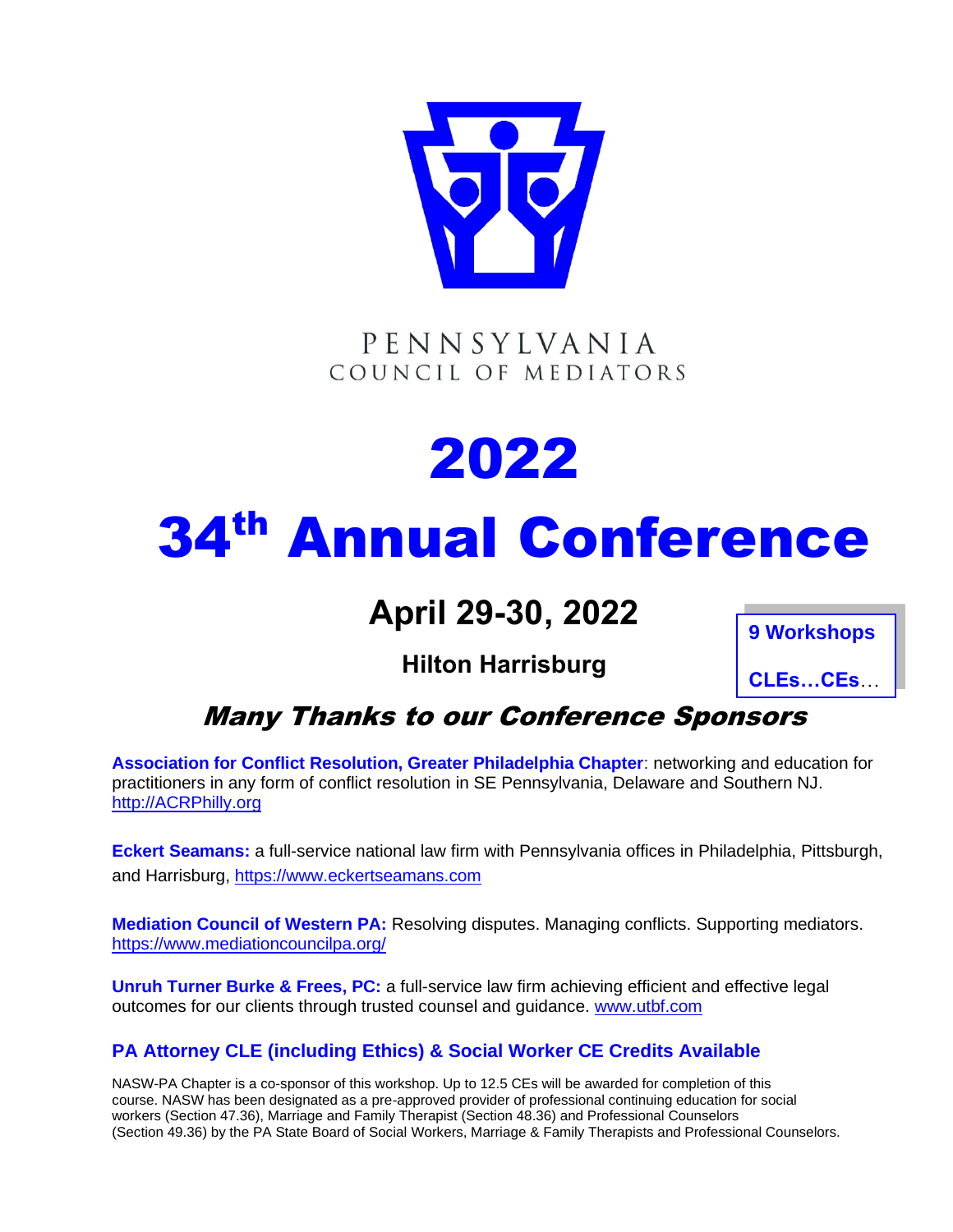# Pre-Conference Training

## **FRIDAY, APRIL 29 th**

#### **8:00 - 8:30 am Registration and Continental Breakfast**

#### **8:30 am – 4:00 pm Pre-Conference Training (continental breakfast & lunch included)**

### *RE-CENTERING YOUR PRACTICE: The discipline of understanding the choices we make as conflict resolution practitioners in difficult situations*



Susanne Terry is co-founder, with Michael Lang, of the Reflective Practice Institute which was created to advance thoughtful discipline. Susan pioneered mediation and conflict education in the state of Vermont. She created the Mediation Program of Woodbury College which later moved to Champlain College as a graduate degree program nationally recognized as the first skills-based conflict education program in the country. Susan has had a diversified national and international practice of mediation and facilitation which includes work with families, organizations, environmental issues,

education, community, and human rights. She has been recognized for excellence in her work both within the state of Vermont and New England, having received the New England Association for Conflict Resolution Pioneer Award, the Francine Page Excellence in Teaching award, and the APFM Outstanding Mediator of the Year award. She is recognized nationally through her leadership work in the Association for Conflict Resolution. Susan is an author and editor of *More Justice, More Peace: When Peacemakers are Advocates* (2020).

Re-centering Our Practice is an interactive workshop consisting of presentations, demonstrations, case studies and skills practice. The workshop engages practitioners in a reflective approach to mediation, thinking about why we make the choices that we do. Workshop components include:

• The Discipline of Debriefing Reflectively. This section deals with understanding the choices we make as practitioners, focusing on a supportive and disciplined process for debriefing mediations. This process shifts the debrief from a "what went well/what could have gone better" method to one of assisting the mediator to examine to the mediation more deeply. The process supports the mediator in understanding why they made the choices they made and then to examine their wisdom.

• The Challenge of Ethical Decisions. This section looks at the various ethical and moral guides available to mediators and how we might use them to make sound ethical decisions. Against the background of the field's guiding principles, we will consider Best Practices, if any, and then look at our own thinking about the issues in several case studies which will be presented.

• Serving the Challenged Client. In this section we explore how we might better serve those clients with considerable challenges or interactive impairments. We often see people who have difficult histories and deeply ingrained problematic behaviors. People who have been deeply traumatized tend to do poorly in adapting new behaviors, changing their mind about their approach to conflict, or even being able to act in their own self-interest. It would be understandable to see these folks as uncooperative, negative, or intent on disrupting the mediation process. We will look at how we can adapt our thinking and skills to do a better job with serving trauma survivors and other troubled persons who are in mediation. **(5 Sub. + 1 Ethics CLE/CEs)**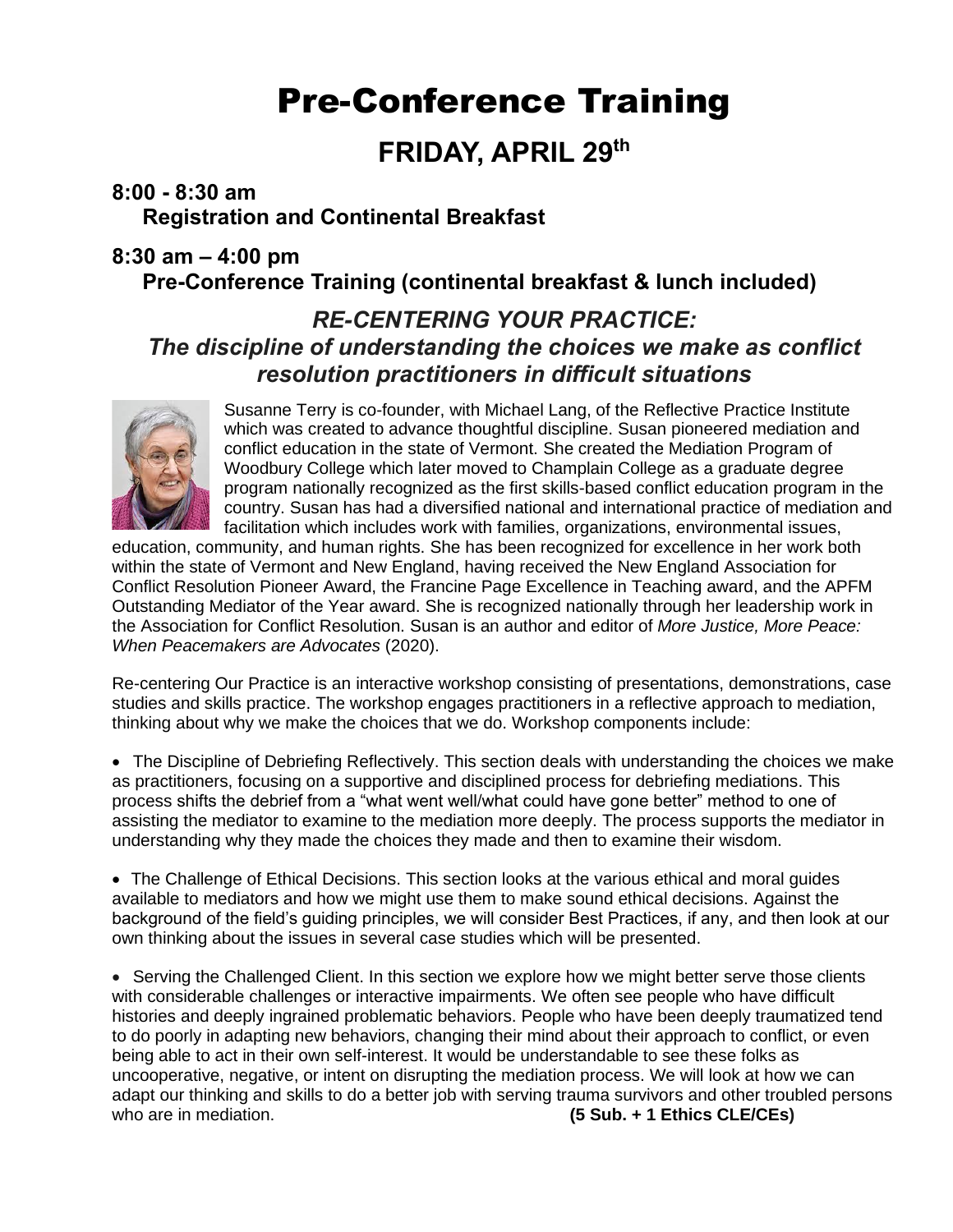# CONFERENCE SCHEDULE **FRIDAY, APRIL 29 th**

- **5:30 - 6:30 pm Wine & Cheese Networking Reception**
- **6:30 - 7:45 pm Dinner**

#### **7:45 - 9:00 pm 2022 Most Valuable Peacemaker (MVP) Award: Aaron Erb**



Aaron Erb is a community mediator and restorative justice practitioner committed to transforming conflict through community mediation, restorative dialogue, and trauma resiliency from a racial equity lens. With a Master of Arts in Conflict Transformation from the Center for Justice & Peacebuilding in Harrisonburg, VA, Aaron has nurtured a range of partnerships with community organizations, non-profits, legal system stakeholders, and

educational entities. When he moved to Pittsburgh in 2016, he spent five years coordinating restorative justice and victim offender dialogue programs, first with Center for Victims' in the Allegheny County Juvenile Court system and later through the University of Pittsburgh's Just Discipline Project in a local middle school. In the Spring of 2020, Aaron co-founded and became Executive Director of Just Mediation Pittsburgh, a community mediation program that is dedicated to helping landlords and tenants find solutions to housing disputes. Aaron is committed to relational peacebuilding and community-driven efforts to promote justice and repair harms.

PCM is pleased to honor Aaron as our 2022 Most Valuable Peacemaker for the creative energy and imagination he brings to expanding the reach of conflict resolution in Pittsburgh and as a model for the rest of Pennsylvania.

#### **Community Mediation in a Multi-faceted Public Health Crisis**

Aaron will speak to the lessons learned in the past two years as community mediation resurfaced in the Pittsburgh area as a tool to combat eviction. He will outline the priorities that mediation brought to an eviction crisis exacerbated by the COVID-19 pandemic, address the ways community mediation approaches power imbalances inherent in the landlord-tenant relationship, and illuminate the thorniest issues and greatest promises of mediation from a community-driven approach. **(1 sub. CLE/CE)**

# **SATURDAY, APRIL 30th**

**8:00 – 8:45 am Continental Breakfast**

**8:45 – 9:45 am Plenary Session** 

#### **DE-POLARIZING CONFLICT**



**Max Rivers** will speak on Braver Angels, a national organization training people to moderate depolarizing workshops that seek to move people from hatred or disdain to respect and appreciation in severe conflict situations. Braver Angels offers structure for guiding individuals through effective 1:1 conversation with those they differ with in terms of politics, race, or geography. These conversations allow people to get to know each other as people, to understand each other's experiences and beliefs, and to look for common ground in how to bridge their differences. **(1 Sub. CLE/CE)**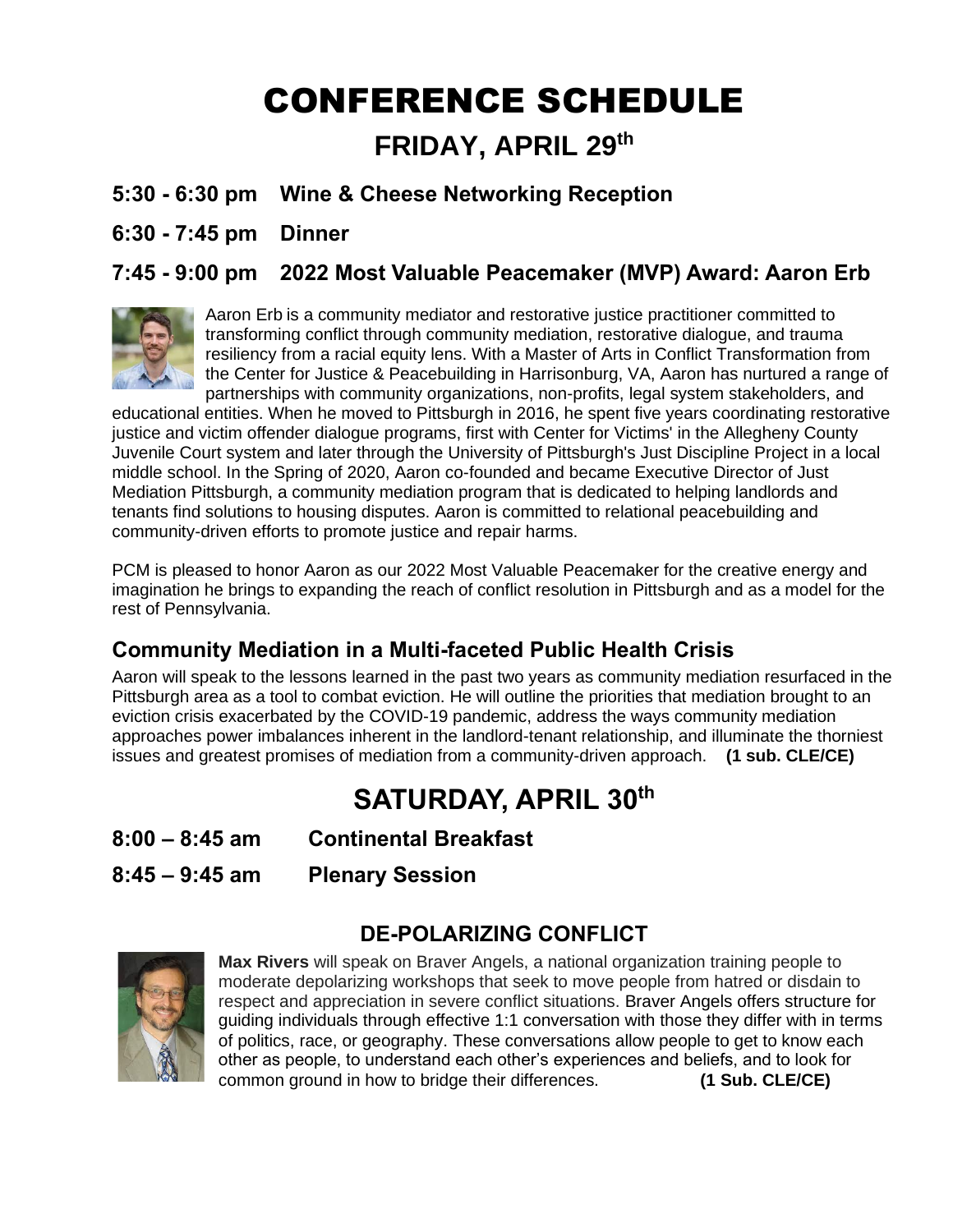# **WORKSHOPS**

#### **10:00 – 11:30 am Morning Session**

#### **A1 Interests vs. Positions: What parties really need to get so they can get what they really need**

#### *Josh Kershenbaum, Senior Counsel – ADR, Law Offices of Jennifer J. Riley*



If there is magic in mediation, it's in the artful alchemy of separating interests from positions. The most effective mediators are more than just masters of this art; they are skillful teachers of the parties, who are the real artists of their agreements. In this session, we will sharpen our own abilities to distinguish interests from positions and explore how we can empower parties to employ these crucial skills to create the most effective, efficient, enduring resolutions to their conflicts.

**(1 Sub. + 0.5 Ethics CLE/CEs)**

#### **A2 You Help Others But Who Helps You? Managing an ADR Practice and Maintaining Confidentiality**

#### *Gary Doernhoefer, Founder of ADR Notable*



New emerging technology for dispute resolution professionals can help you bring automation to the management your cases. ADR Notable is a case and practice management technology platform designed specifically for individuals and firms providing dispute resolution services. Its development is the result of years of effort engaging with experienced mediators, academic faculty and their students, and experts providing a range of dispute resolution and conflict management training. Learn how technology can assist your practice and, most importantly,

avoid liability and maintain data privacy. (**1.5 Ethics CLE/CEs)**

#### **A3 Breaking Through without Breaking Down**

#### *Deborah K. Gilman, Ph.D., licensed psychologist*



Resistance feels personal. We often think it is our fault that the parties do not change. It's those highly resistant clients that burst our bubble and arouse our stress. Thus, one of the keys to dealing with resistance is to recognize that resistance is not personal unless we allow it to be. Resistance is a fact of the change process. You cannot change the parties; you can only change how you interact with them. Parties change when they decide to change. When we focus on how we are interacting, we empower ourselves to make needed adjustments

when resistance is encountered. This highly interactive workshop will deepen your understanding of resistance and lead you in developing approaches to managing resistance with approaches that gracefully and eloquently manage client reactions, balancing between responses that are too passive and responses that might appear to be too confrontive. Ideally, you should be able to react in a situationally appropriate, yet decisive, manner when resistance is encountered.

**(1.5 Sub CLE/CEs)**

**11:30 am -12:30 pm Lunch (included in registration fee)**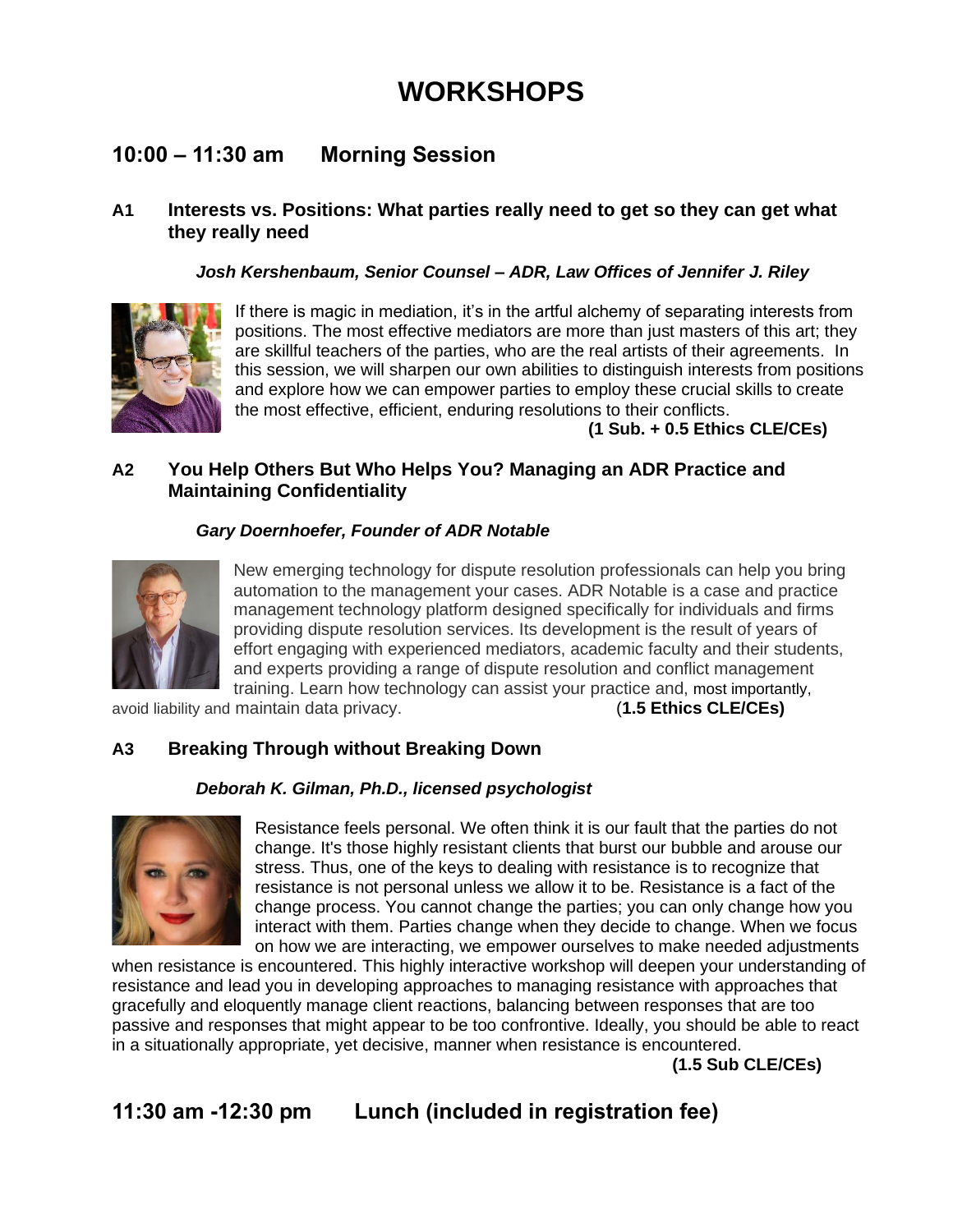#### **12:30 - 2:00 pm Afternoon Session #1**

#### **B1 Using Neurolinguistic Programming and Nonviolent Communications in Couples Mediation**

#### *Max Rivers, The Marriage Mediator*



This workshop will offer skills used in the Teamwork Marriage Mediation process adapted from Non-Violent Communication (NVC) and Neuro-Linguistic Programming (NLP) as supporting the mediation process. NVC helps disputants understand the causes of their conflict, and NLP helps clients change patterned thoughts that get in the way of implementing mediated outcomes. **(1.5 Sub. CLE/CEs)**

#### **B2 How to Have a Heart-to-Heart Conversation with Elders**



*Beth McKinley, Financial Advisor at Allied Financial Group at Thrivent* 



*Ann Seitz-Brown, CDFA, Financial Advisor at Thrivent*

Knowing how to initiate healthy heart-to-heart conversations with family about finances and potential needs in the future can be daunting. This includes discussing a strategy for making things easier on the family after a death. During this workshop, attendees will also learn more about the impact caregiving can have on relationships and finances and how to start those sometimes uncomfortable conversations. (No products or services sold through this workshop.) **(1.5 Ethics CLE/CEs)**

#### **B3 Expanding Your Practice Through Working with Qualified Interpreters, Part 1 of 2**



*Dr. Holly Silvestri, Sr. Coordinator of Translation, Training & Curriculum, National Center for Interpretation,* 

*University of Arizona*



*Carol Shaw,*  **Certified Translator, Master Licensed Court Interpreter** 



**Giovanna Carriero-Contreras, CEO - Cesco Linguistic Services**

This presentation is part one of two sessions. It will allow the attendees to understand the basic principles of how to best work with and find qualified interpreters in all types of mediation. It will also give background information concerning the code of ethics for interpreters in these settings. In addition to a focus on all types of mediation, a portion will help those involved in Special Ed mediation to comprehend how language access requires special attention to details due to the intersection of school personnel involved in these meetings.

Part 1 will cover an explanation of translator vs. interpreter and the different skills required; a description of skillset required for interpreter and of qualifications; an examination of the interpreter code of ethics in legal settings vs. community settings; a consideration of how special ed mediation differs from other types of mediation for interpreters; and the special ed related laws and policies in Latin American countries and how they differ from those in US. Part 2 of this workshop continues in Session 3, starting at 2:15 pm. **(0.5 Sub. & 1 Ethics CLE/CEs)**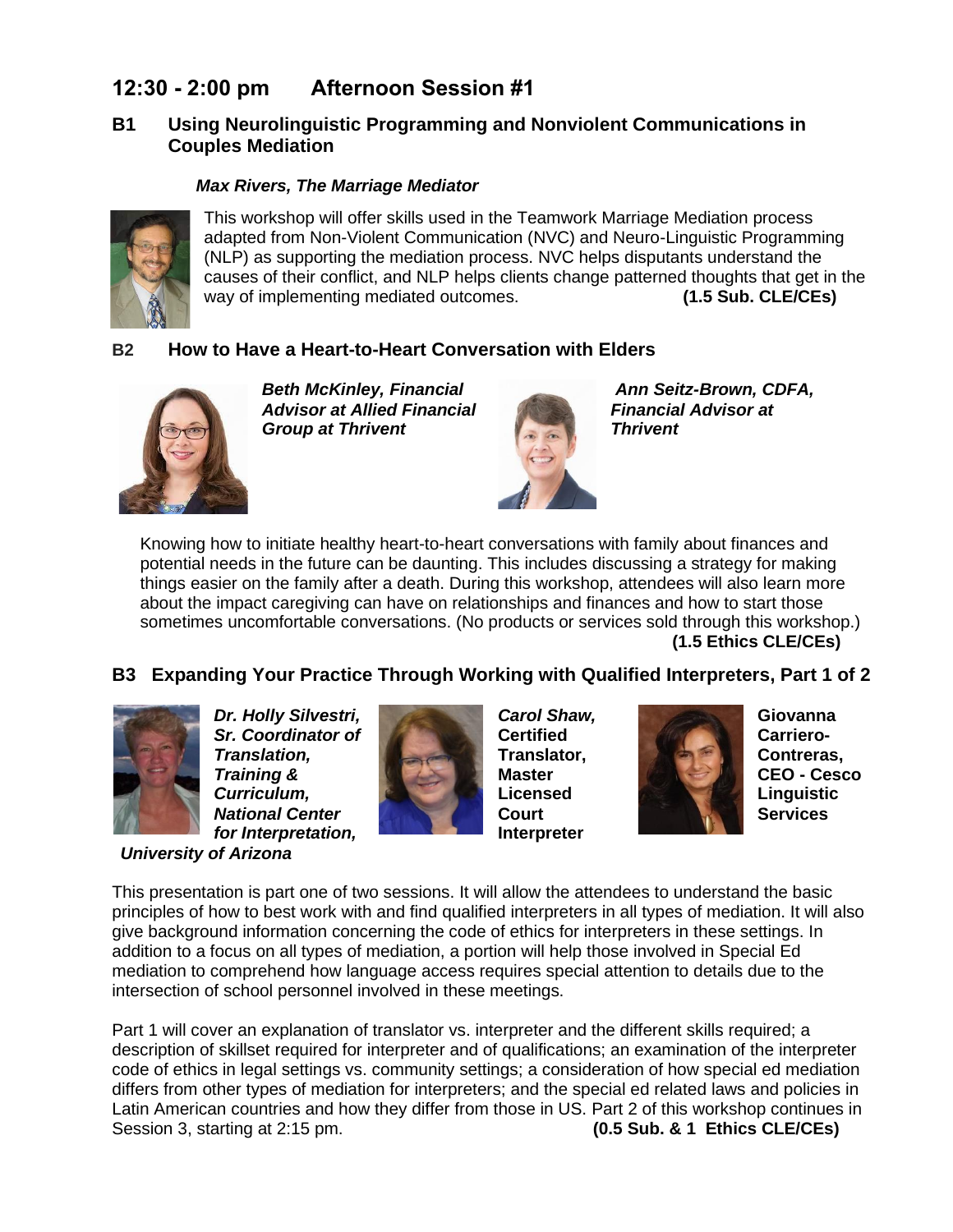#### **2:00 – 2:15 pm Break**

#### **2:15 – 3:45 pm Afternoon Session #2**

#### **C1 Bias and Microaggressions: Looking beyond the reflection of your own experiences**

*Jessica Jaymes Purdy, CEO/Founder, FIC Human Resource Partners*



The world we inhabit is a reflection of our own experience and expectation. Our biases exist precisely because of this reality. Microaggressions arise because we inhabit the world in a way that centers us and our unfamiliarity with the experiences of others. The principle of being neutral/multi-partial is paramount in mediation. In order to uphold this value it is crucial that mediators understand their own and other's biases and microaggressions. This interactive workshop will begin with a brief introduction to bias and microaggression and then use interactive discussion and breakout groups to

explore them in greater detail. **(1.5 Ethics CLE/CEs)**

#### **C2 Expanding your Practice Through Working with Qualified Interpreters, Part 2**



*Dr. Holly Silvestri, Sr. Coordinator of Translation, Training & Curriculum, National Center for Interpretation,* 



*Carol Shaw,*  **Certified Translator, Master Licensed Court Interpreter** 



**Giovanna Carriero-Contreras, CEO - Cesco Linguistic Services**

*University of Arizona*

Part 2 of this workshop will explore the process of finding qualified interpreters and verifying their qualifications. We will review best practices when working with an interpreter during mediation. When cultural differences arise in a mediation it is important to understand the difference between an interpreter and a cultural broker. We will discuss concepts of illness and disability in other cultures and how they might affect a mediation. **(0.5 Sub. & 1 Ethics CLE/CEs)**

#### **C3 Latest Developments in Family Law ADR in Pennsylvania**



**Rochelle B. Grossman, Esq., Potts, Shoemaker & Grossman, LLC**  30 years of family law experience as



**Lee A. Schwartz, Esq., Schwartz, Fox & Saltzman, LLC**, Child Custody & Divorce Lawyer.



**Carolyn Moran Zack, Esq., Momjian Anderer, LLC**, family law litigator, Family Court Master,

mediator, arbitrator and parenting coordinator.

a litigator, mediator, arbitrator, and Family Court Master.

Learn about the latest legal developments in Mediation, Arbitration, Collaborative Law and Parenting Coordination. The panel will lead an interactive discussion on techniques for effective mediation, collaborative law and arbitration and how they differ from other roles of the family lawyer**. (1 Sub. & 0.5 Ethics CLEs)**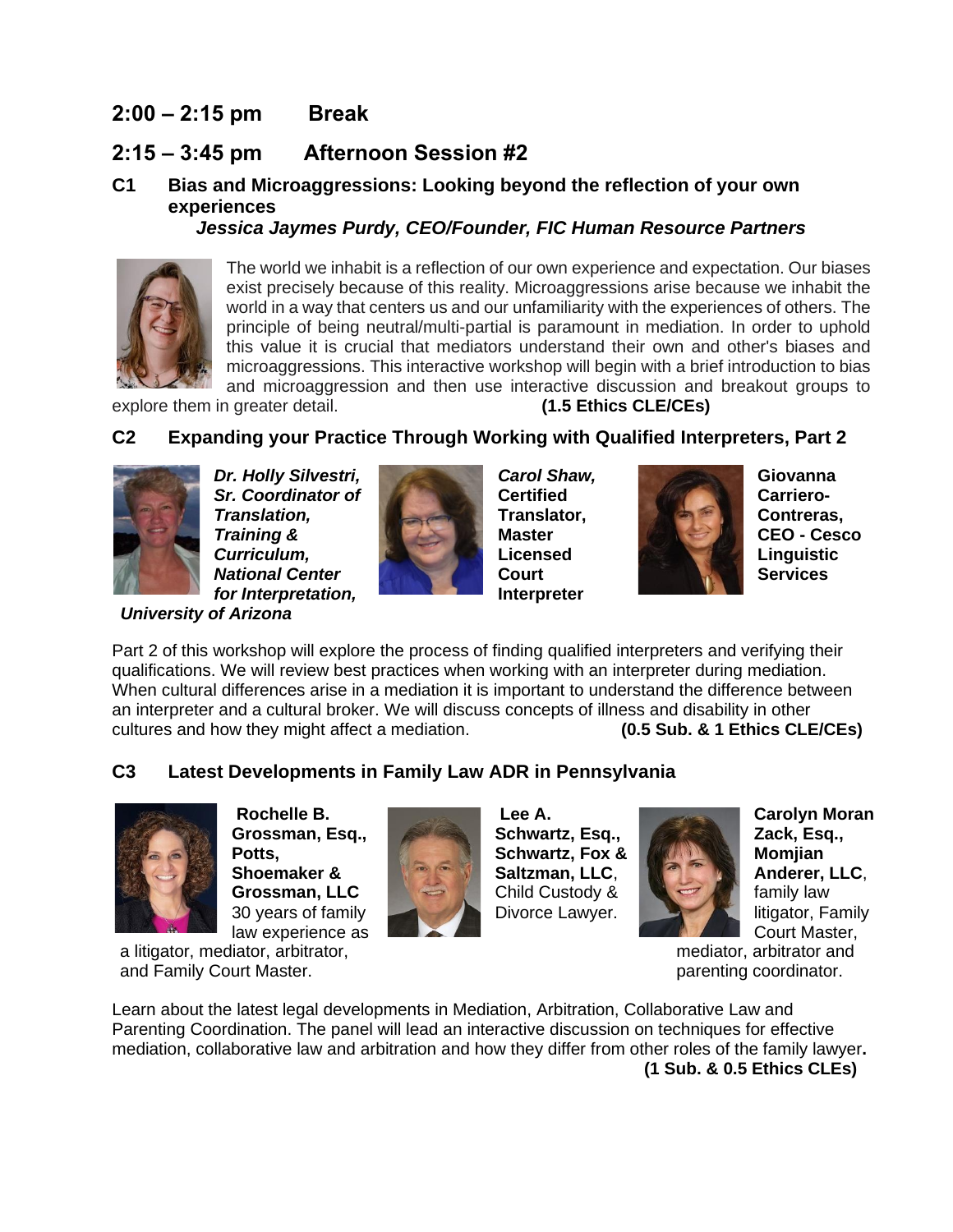### **Conference Site and Room Accommodations**

#### **Hilton Harrisburg**

One North 2nd Street (GPS-friendly address is 200 Market Street) Telephone: 717-233-6000

To book a reservation by April 16<sup>th</sup>, go directly to the PCM group page for the Hilton Harrisburg by [Clicking](https://www.hilton.com/en/book/reservation/deeplink/?ctyhocn=MDTHHHF&groupCode=CNCLM&arrivaldate=2022-04-28&departuredate=2022-04-30&cid=OM,WW,HILTONLINK,EN,DirectLink&fromId=HILTONLINKDIRECT) Here or call 1-888-370-0980, select option #1, then use code CNCLM

A limited number of rooms are reserved for conference attendees at \$154, plus tax. **Reservations must be made before April 16th to receive the special rate.**

**Overnight Self-Parking** is available in the Walnut Street Garage located next to the hotel at 215 Walnut St. Please inform the Front Desk at check-in to receive the Hilton parking rate (\$10/night).

**By Train**: Walk five blocks (7 minutes) south on Market Street to the hotel.

**Conference Questions** Contact Barbara Foxman: 215-620-4218 or [bef423@mindspring.com](mailto:bef423@mindspring.com)

#### **MASKING POLICY**

The Hilton Hotel presently has a making policy for staff but does not require masking for patrons.

The PCM Conference masking policy will be guided by the CDC and Pennsylvania guidelines applicable at the time of the conference.

Masks are strongly encouraged.

#### **See the next page for registration form.**